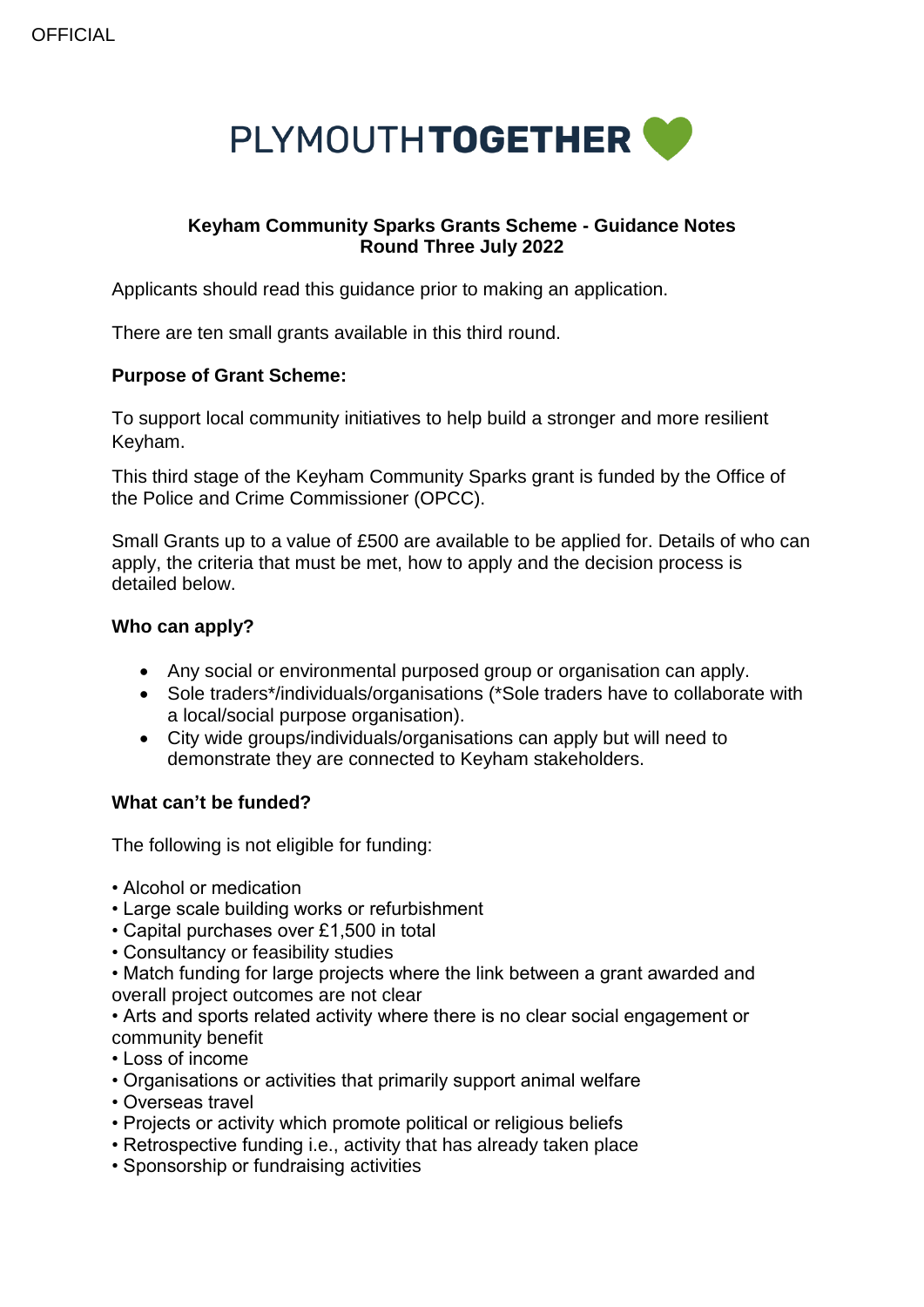# **Key Criteria:**

All activity funded must take place in Keyham or the closely surrounding area (approx. PL2 postcode area).

The grant must be spent and all the activity must be completed by the end of March 2023.

The applicant must detail how their project seeks to achieve the first two points:

**1. Strengthening the local environment** – encourages engagement, increases pride and involvement with the local community / community spaces

**2. Community based activity/initiatives for residents to engage in together** – that have been identified by local residents to promote a strong, connected and resilient community

In addition, the applicant must advise of the following:

**1. Locally identified** – has this idea been supported/identified locally?

**2. Legacy** - will the funding offer a 'legacy' or support individuals, groups or organisations to provide sustainable communities?

**3. Inclusivity and impact** - how many people will the project reach?

**4. Project management** – confirm that the project can be completed by the end of March 2023.

### **Application Process:**

Plymouth Octopus Project (POP) will be administrating the grant scheme on behalf of Plymouth Together.

The application form and this guidance is available online at: [www.plymouthtogether.co.uk](http://www.plymouthtogether.co.uk/)

Applications should be submitted to Plymouth Octopus Project to the following email address: [info@plymouthoctopus.org](mailto:info@plymouthoctopus.org)

A supporting letter will be required from another local organisation or individual based within the PL2 postcode area and must be submitted alongside the application.